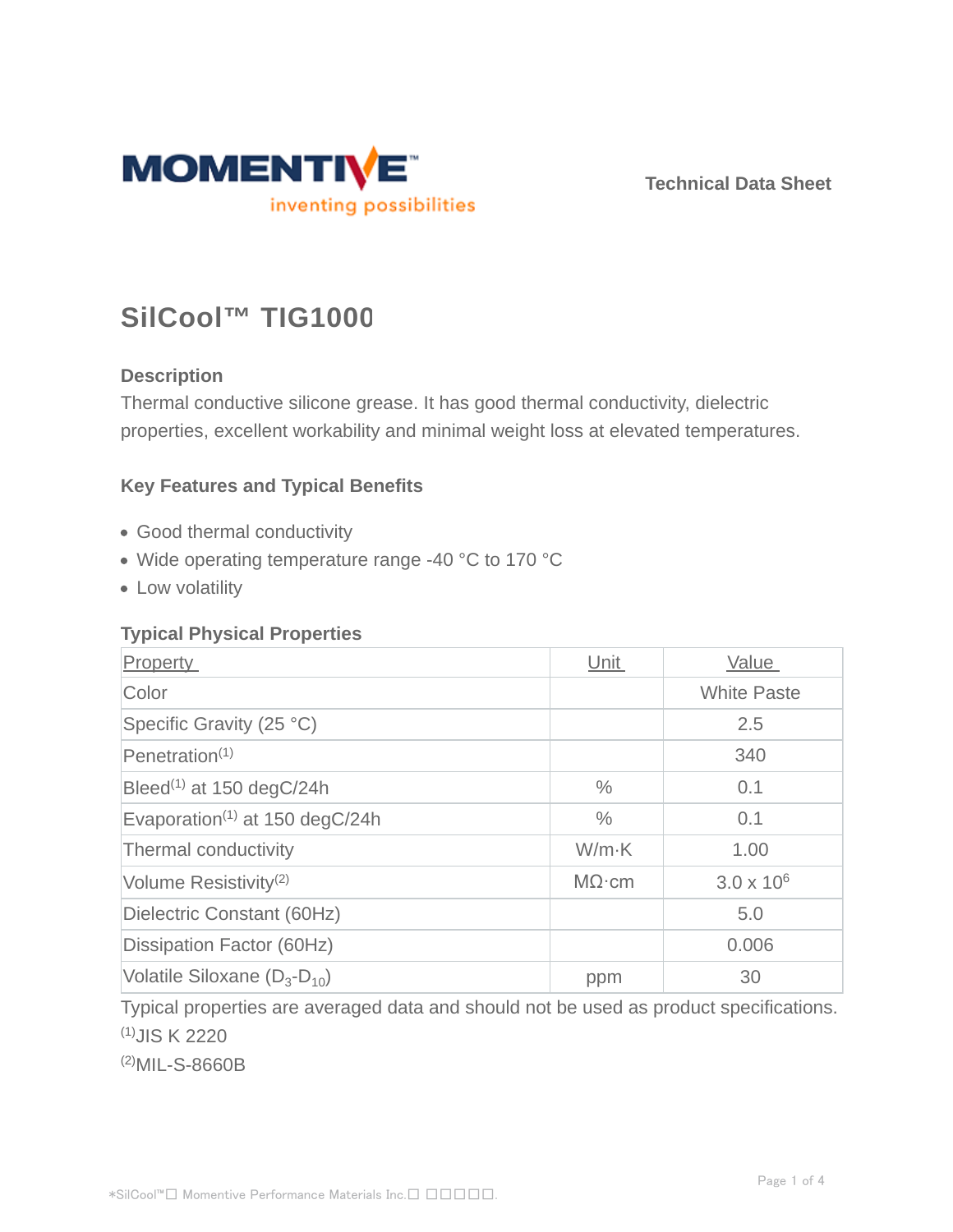## **Temperature Property Shift**

(JIS K 2220)

| <b>Temperature</b> | <b>Penetration</b> | Bleed (%) | Evaporation (%) |
|--------------------|--------------------|-----------|-----------------|
| Initial $(25 °C)$  | 340                |           | 0.0             |
| 180 °C, 24h        | 335                |           | 0.2             |

Note: Test data. Actual results may vary.

### **Patent Status**

여기에 포함된 어떠한 내용도 관련 특허가 없음을 의미하거나 특허 소유자의 허가 없이 특허에서 다루는 발명을 실행하기 위한 허가, 유도 또는 권고를 구성하는 것으로 해석되 어서는 안됩니다.

## **Product Safety, Handling and Storage**

Customers should review the latest Safety Data Sheet (SDS) and label for product safety information, safe handling instructions, personal protective equipment if necessary, emergency service contact information, and any special storage conditions required for safety. Momentive Performance Materials (MPM) maintains an aroundthe-clock emergency service for its products. SDS are available at www.momentive.com or, upon request, from any MPM representative. For product storage and handling procedures to maintain the product quality within our stated specifications, please review Certificates of Analysis, which are available in the Order Center. Use of other materials in conjunction with MPM products (for example, primers) may require additional precautions. Please review and follow the safety information provided by the manufacturer of such other materials.

### **Limitations**

Customers must evaluate Momentive Performance Materials products and make their own determination as to fitness of use in their particular applications.

**Contact Information** Email commercial.services@momentive.com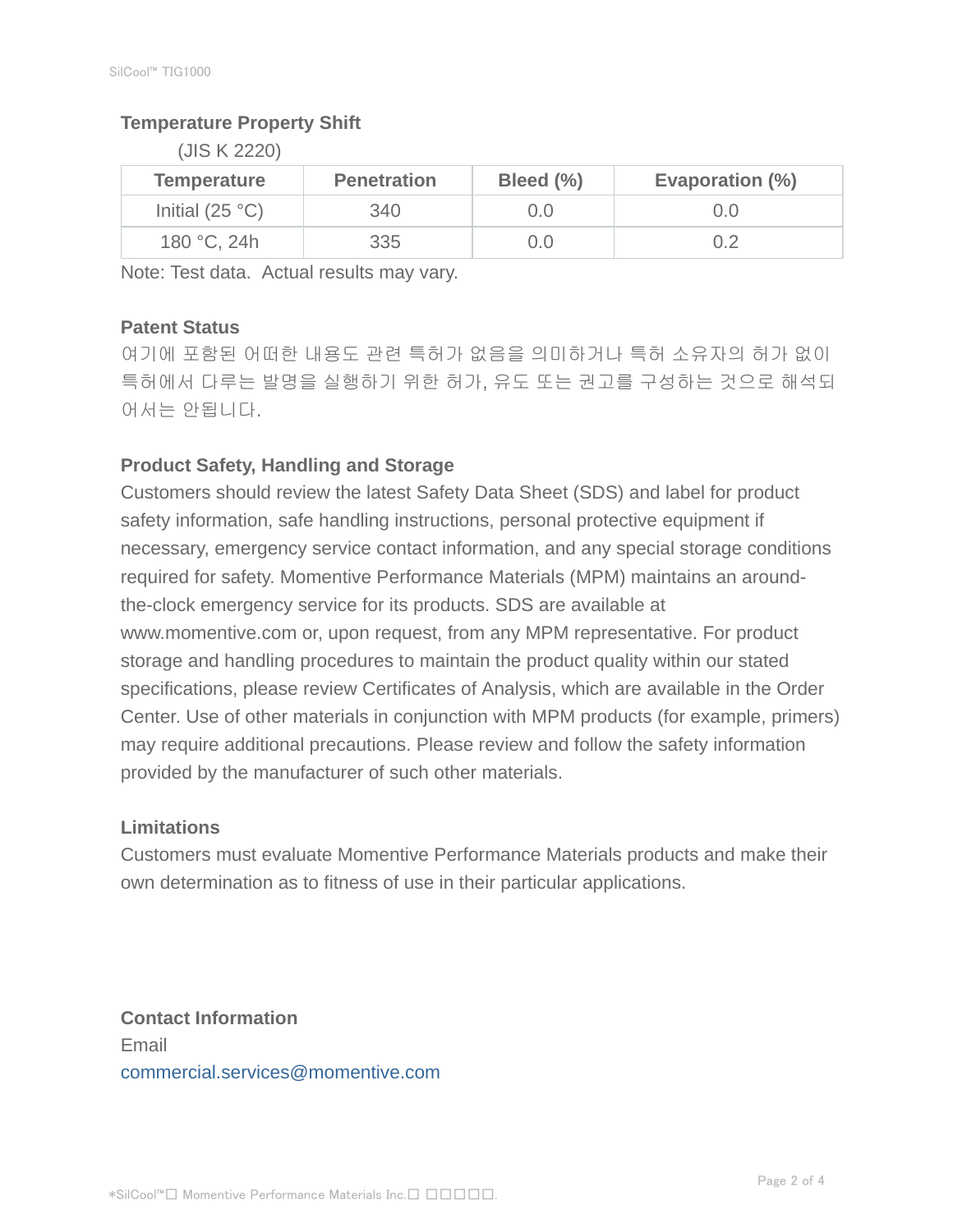| <b>Telephone</b>     |                      |                              |                     |
|----------------------|----------------------|------------------------------|---------------------|
| <b>Americas</b>      | <b>Latin America</b> | <b>EMEAI- Europe, Middle</b> | <b>ASIA PACIFIC</b> |
|                      |                      | East, Africa & India         |                     |
| +1 800 295 2392      | <b>Brazil</b>        | <b>Europe</b>                | <b>China</b>        |
| Toll free*           | +55 11 4534 9650     | +390510924300                | 800 820 0202        |
| +704 805 6946        | <b>Direct Number</b> | Direct number                | Toll free           |
| <b>Direct Number</b> |                      |                              | +86 21 3860 4892    |
|                      |                      |                              | Direct number       |
| *All American        | <b>Mexico</b>        | India, Middle East &         | Japan               |
| countries            | +52 55 2169 7670     | <b>Africa</b>                | +81 3 5544 3111     |
|                      | <b>Direct Number</b> | + 91 44 71212207             | Direct number       |
|                      |                      | Direct number*               |                     |
|                      |                      | *All Middle Eastern          | <b>Korea</b>        |
|                      |                      | countries, Africa, India,    | +82 2 6201 4600     |
|                      |                      |                              |                     |

For literature and technical assistance, visit our website at: www.momentive.com

#### **DISCLAIMER:**

**THE MATERIALS, PRODUCTS AND SERVICES OF MOMENTIVE PERFORMANCE MATERIALS INC. AND ITS SUBSIDIARIES AND AFFILIATES (COLLECTIVELY "SUPPLIER"), ARE SOLD SUBJECT TO SUPPLIER'S STANDARD CONDITIONS OF SALE, WHICH ARE INCLUDED IN THE APPLICABLE DISTRIBUTOR OR OTHER SALES AGREEMENT, PRINTED ON THE BACK OF ORDER ACKNOWLEDGMENTS AND INVOICES, AND AVAILABLE UPON REQUEST. ALTHOUGH ANY INFORMATION, RECOMMENDATIONS, OR ADVICE CONTAINED HEREIN IS GIVEN IN GOOD FAITH, SUPPLIER MAKES NO WARRANTY OR GUARANTEE, EXPRESS OR IMPLIED, (i) THAT THE RESULTS DESCRIBED HEREIN WILL BE OBTAINED UNDER END-USE CONDITIONS, OR (ii) AS TO THE EFFECTIVENESS OR SAFETY OF ANY DESIGN INCORPORATING ITS PRODUCTS, MATERIALS, SERVICES, RECOMMENDATIONS OR ADVICE. EXCEPT AS PROVIDED IN SUPPLIER'S STANDARD CONDITIONS OF SALE, SUPPLIER AND ITS REPRESENTATIVES SHALL IN NO EVENT BE RESPONSIBLE FOR ANY LOSS RESULTING FROM ANY USE OF ITS MATERIALS, PRODUCTS OR SERVICES DESCRIBED HEREIN.** Each user bears full responsibility for making its own determination as to the suitability of Supplier's materials, services,